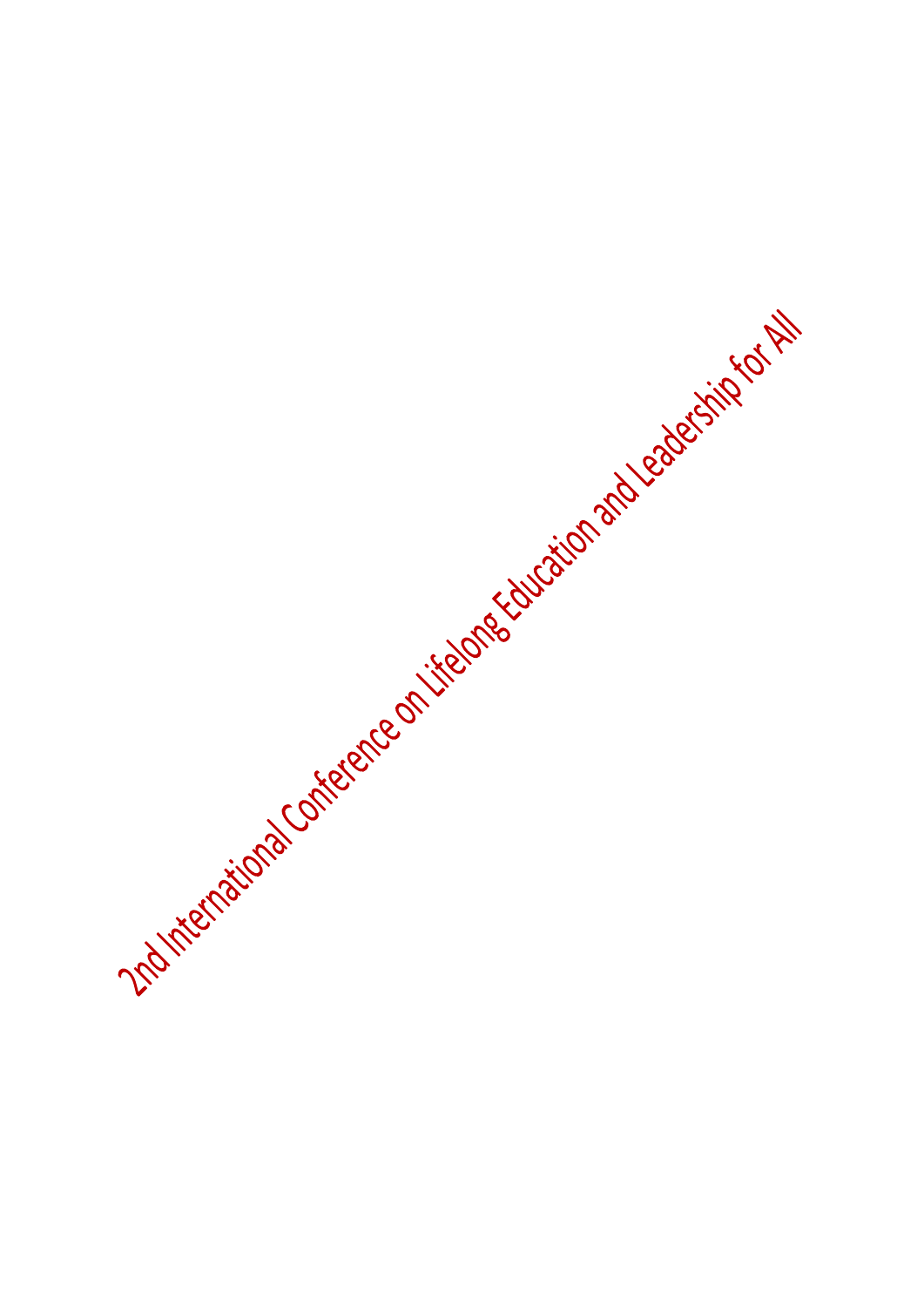#### **Male Teachers' Well-Being in the Context of Professional Identity**

## **Ilze MIKELSONE<sup>1</sup>, Indra ODINA<sup>2</sup>**

*<sup>1</sup>Liepaja University, Faculty of Education and Social Work E-mail: ilze.mikelsone@liepu.lv <sup>2</sup>University of Latvia, Faculty of Education, Psychology and Art E-mail: indra.odina@lu.lv*

## **Abstract**

The outgoing point of the study is the findings of previously carried out research on future teachers' reflection to understand their professional identity. One of master students evaluating his professional identity described uneasiness in finding **ventity** in feminine teachers' community and mentioned it as one of the causes the men were looking for another professional affiliation. The phenomenological research was carried out to explore the male teachers' well-being in the context of teacher's professional identity. The data were collected by in-depth interviews and narratives. Stratified random sampling homogenous group: males and teachers – had been used. The probability sample according to converse included eight male teachers. All of them had obtained a master's degree in education and teacher's qualification,  $\mathbb{Q}$  all were teaching at school, two of them were studying in doctoral programmes of pedagogy. The data of 38 pages  $\bigotimes$  arrative essays and 55 pages of in-depth interview transcripts had been categorized according to 6 positive psychological well-being factors: selfacceptance, positive relations, environmental mastery, personal growth, autonomy, purpose in life (Ryff and Keyes, 1995). It had been concluded that male teachers' positive psychological well-being correlated with positive attitude towards themselves and their past, the sense that life was purposeful and meaningful and the sense of personal growth and self-realization, but they struggled with organizing their everyday life. The data revealed a weak ability to follow their involved and form quality relationships with others. The following characteristic features of male teachers-respondents' well-being were outlined: directness, subjective challenges, discipline and order, authority, sense of belonging and sensitiveness **towards** the expectations of the society. The research helped to get a deeper understanding of the concept of well-being, collect unique data that would possibly encourage other individuals to realize their well-being potential, as well as future studies in this field.

**Key words**: male teachers' well-being, professional identity.

#### **1.Introduction**

Identity is personal and it answers the queston, what am I?" It is the story of the relationships between the individual and the other person, in particular – the relationships between the individual and other people. Since identity is changing according to the situation, it refers to human vision and a point of view on it, it depends on the spectacles people look through at a changing world and themselves in it. Thus, identity can unite and separate. Being aware and looking at oneself from the point of view of the professional and personal growth, it is possible to speak of professional identity and its development, which, in its turn, provides an answer to the question "how have I become what I am" (Mikelsone, Odina 2014). The research on teacher's professional identity proves its close connection with the career development in the wider sense (Mikelsone, Odina 2014) and *well-being*. The correlation of professional identity and well-being is best reflected in the way people react to changes in their these strategies are used to overcome crises and conflicts. Besides these strategies are not specially acquired, they develop and change with the accumulated experience and become evident as a human's unconscious response to the requirements of reality. Beijaard, Meijer and Verloop (2004: 126) argue "that more attention should be paid to the role of context in professional identity formation and to what counts as professional in teachers' professional identity".

In the findings of previously carried out research on future teachers' reflection to understand their professional identity, one of master students evaluating his professional identity confessed *<sub>n</sub>... I still cannot find my identity in this feminine teachers' community"* (Mikelsone, Odina 2016: 242). He also revealed his feelings entering the women community: "*I do not say that men's identity is so different, but there is some very important shift in the following aspects (justice, public attitude towards the profession, sense, initiative, responsibility, competitive salary, idealism, independence, courage, place for excellence, risk). By not finding these "own signs", without*  being able to navigate the feminine emotionality, intuition, non-verbal relationships and other "esoteric signs", *men fail to belong to this feminine group. Not spending time on talks and thinking, they're looking for another*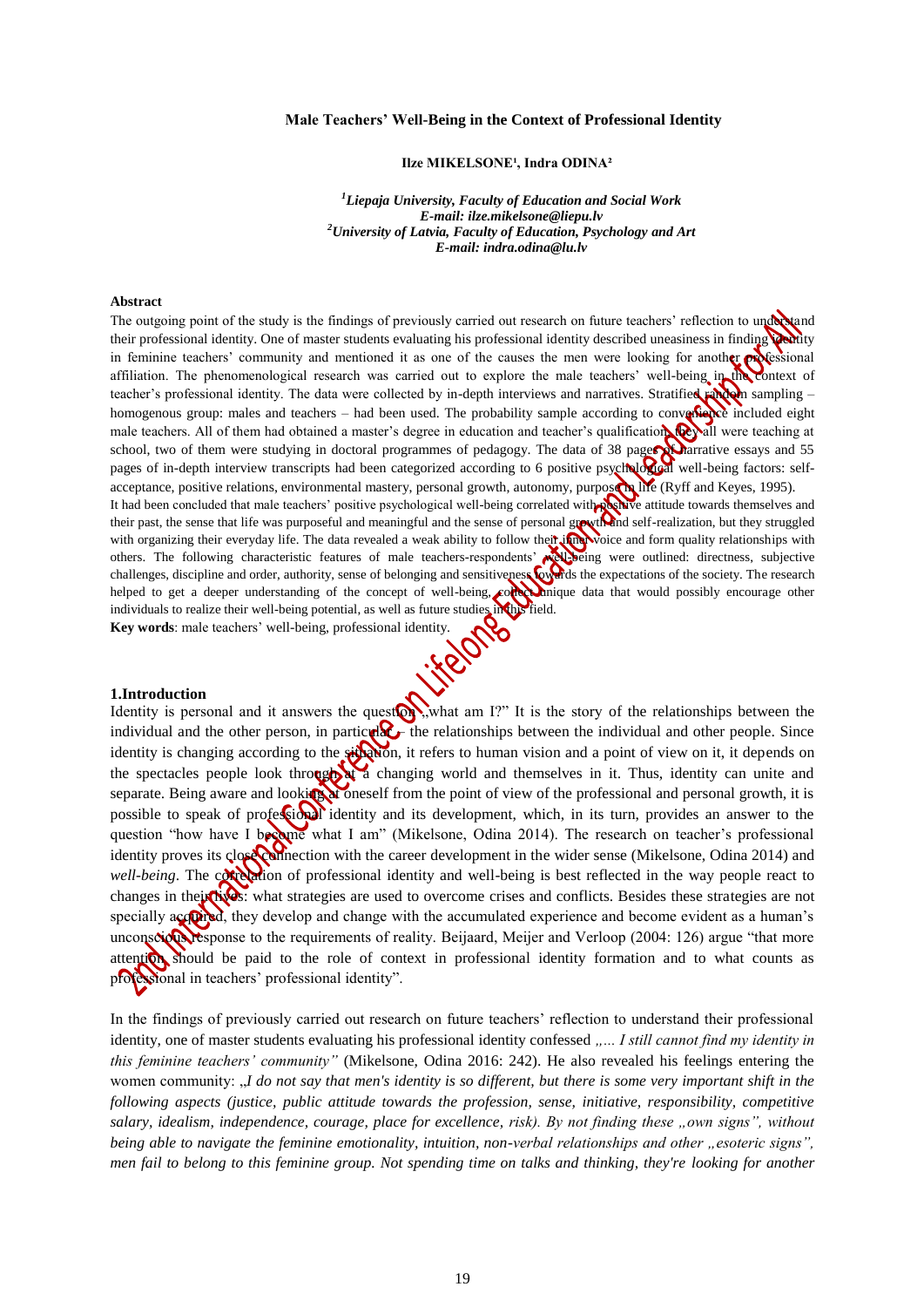*professional identity"* (Mikelsone, Odina 2016: 242). Surprisingly that the uneasiness in feminine teachers' community, is also present in female teacher's reflection: *"I've learned that direct language is not really appreciated at school. I think this is due to the fact that the team of teachers is large and mostly consists of the representatives of the fair sex, who likes to "talk through the flowers". I must confess … now I choose to keep quiet and not say what I think"* (Gerķe 2016: 121).

The male identity issues have been discussed by Krupnick (1985) as how the gender of the teacher affects the students'participation in classroom discussions, Tucker (2015: 3) outlining the complexity of identity and suggesting that "preservice male teachers' identities are more complex than gender alone, that being in multiple minority groups may compound challenges for preservice male teachers, and that teacher training alone may not sufficiently address issues of identity". Based on the anthropiccultural paradigm, Iovine  $\mathbb{QN}$ : 1967) looks at the aspects of the ideological construction of gender identity and tries to explain the situation why "male students seem to be the minority in education-related professions".

Rath, Harter and Harter (2010) outline five elements of well-being: career well-being; social well-being; financial well-being, physical well-being and community well-being. Social well-being polydes a good and loving relationships, financial – the effective management of financial resources, physical – good health and enough energy, community – compatibility with others and the environment,  $\sqrt{d}$  = meaningful daily occupation (Rath, Harter, Harter, 2010). "If we are struggling in any one of these domains, as most of us are, it damages our well-being and wears on our daily life" (Rath, Harter, Harter 2012: 6). Lack of well-being in any of aspects is also reflected in the human's professional identity. In the case of professional instability, people feel insure and are unable to complete also everyday duties that are not related to work (Svence, 2009). The work that man does reluctantly and under pressure can lead to the studion that man is neither able to perform at work nor manage other daily duties.

When defining the concept of *well-being* Holmes (2005) when a person has a sense of wellbeing, it means the person has a sense of control over work, life and even destiny; he/she does not feel stress and is not bored or under pressure. Thus, in order to define the scope of well-being both in the classroom and the wider context, Holmes (2005) offers four sub-categories: (1) physical well-being; (2) emotional well-being; (3) mental and intellectual well-being; (4) spiritual well-being. Furthermore, she explains that "while the intrinsic elements of well-being can be extracted from the concept, it is important to take a holistic approach to it" (Holmes 2005:

## 7).

Well-being can be described as positive emotions enhancing psychological feeling well in all human life. Wellbeing develops individually and depends on the attitude individuals evaluate their lives. It involves two theoretical concepts: hedonic well-being and eudaimonic well-being.

1. Hedonic well-being reveals the well-being of individual's **life** (Kahneman, Diener, Schwarz, 2003) and it is connected with enjoyment. According to hedonic well-being, the main pre-condition of good life is that people must like themselves. Hedonic aspect includes pleasant experience of emotions, low rating of the satisfaction. In other words, people are happy with their lives, positive sentiment dominates and they have got a tendency to avoid negative emotions. Hedonic wellbeing is also known as **subjective well-being** (Svence, 2009; Kahneman, Diener, Schwarz, 2003). The structure of subjective or life well-being consists of four groups of concepts that reflect the overall assessment of

person's life and well-being.

**Table 1.** The structure of subjective (life) well-being (based on Diener, Scollon, & Lucas, 2003)

| Subjective well-being                 |                                                      |                                                             |                                                   |  |  |  |  |  |
|---------------------------------------|------------------------------------------------------|-------------------------------------------------------------|---------------------------------------------------|--|--|--|--|--|
| Positive emotions                     | Negative emotions                                    | Satisfaction with life                                      | Domain satisfaction                               |  |  |  |  |  |
| Glad<br>Strong<br>Proud<br>Determined | • Worried<br>$\bullet$ Sad<br>• Guilty<br>• Insecure | Satisfaction<br><b>Fulfillment</b><br>Sense<br>Achievements | Family<br>Career<br>Health<br>Financial situation |  |  |  |  |  |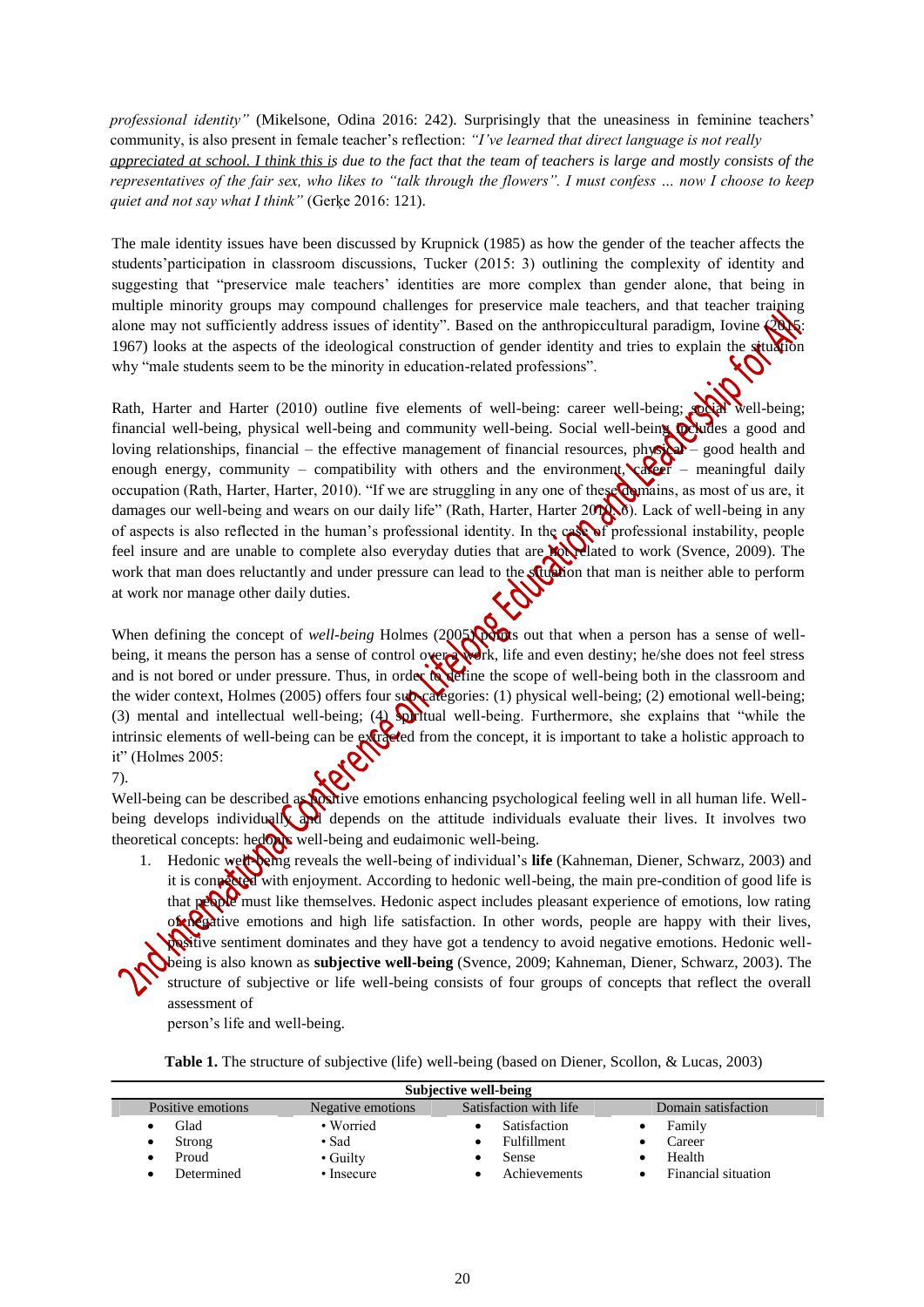| Interested. | Angry<br>etc. | $\Delta$ <sup>t<math>\alpha</math></sup><br>UU. | Aims.<br>etc.<br>the contract of the contract of the contract of |  | wing conditions.<br>ᆈ | etc. |
|-------------|---------------|-------------------------------------------------|------------------------------------------------------------------|--|-----------------------|------|
|-------------|---------------|-------------------------------------------------|------------------------------------------------------------------|--|-----------------------|------|

- 2. Eudaimonic well-being reveals **personal** well-being (Ryff, 1995) and it is linked to happiness. According to eudaimonic well-being people have high satisfaction with their autonomy, self-efficacy, high level of mastery and high degree of reaching life goals. Eudaimonic well-being is also known as **psychological well-being** (Svence, 2009; Ryff 1995) which can be described as a multidimensional model consisting of six indicators of well-being (Ryff, Keyes, 1995; Ryff 1995):
- positive evaluation of oneself and one's past (**Self-acceptance**);
- a sense of continuous growth and development as a person (**Personal growth**);
- the belief that one's life is purposeful and meaningful (**Purpose in life**);
- the ability to build quality relationships with others (**Positive relations with others**);
- $\bullet$  the ability to affect the world around a sense of mastery and expertise to build one's own environment (**Environmental mastery**);
- a sense of self-determination (**Autonomy**).

Therefore, it is essential for male teachers' well-being to find the meaning and fulfillment in everything they do. It becomes necessary for men to realize their inner meaning, as well as to reach the purpose or goal of their personal growth – they can get something important done in this world and receive appreciation, gratitude from others on their performance. The sense of internal and external autonomy when a person feels  $-I$  can be myself, *I manage, I myself take decisions* and they bring results accepted by a significant part of society is important for people who have realized their goal in life.<br> **2.Research Design And Date C** is people who have realized their goal in life.

## **2.Research Design And Data Collection Methods**

The phenomenological research method has been used to carry out research, the data have been collected by indepth interviews and narratives from eight male teachers. The main focus is on deliberate experience or "lived experience" research. The phenomenological research contains four stages: bracketing, intuiting, analyzing the data and describing the data.

During **bracketing** stage, the existing phenomenon "male teachers' well-being" has been underlined. Manen (1990: 47) defines bracketing "as obliterating the assumptions that are associated with a certain experience and investigating it thoroughly so as to **obtain** a more transcendental and generalized aspect". Consequently, this stage focuses on negating all the participation and reestablishing the phenomenon based on the examination of the same phenomenon as has been narrated by various respondents who have undergone the identical phase. The authors have attempted to bracket out personal experiences that are connected to this phenomenon and have speculated and reintegrated the data as interpreted through received responses. In intuiting stage, the researchers have learnt about the phenomenon as described by the participants. During this stage the target sample has been identified and the data have been collected. Stratified random sampling (homogenous group: males and teachers) has been used. The probability sample according to convenience (whoever happens to be available/ the easiest to reach) includes eight male teachers. All of them have obtained a master's degree in education and teacher's qualification, they all are teaching at school, two of them are studying in doctoral programme of pedagogy.

The qualifications obtained are: history and social science teacher, biology teacher, math teacher, physics teacher, 2 religion and ethics teachers, informatics and programming teacher and English and history teacher. The qualitative data of narrative essays and in-depth interviews have enabled the authors to obtain an opinion about the phenomenon. By narratives "My story of professional identity" has been explored the respondents' point of view, feelings and perspectives. Mostly the narratives have been told chronologically, written with sensory details and vivid descriptions. Considering the fact that every individual's personal experience is corelated to the context in which one interacts, in-depth interviews have been carried out in order to get detailed and reasoned respondents' opinion on specific issues, to review the personal interpretation of an existing phenomenon. The interviews have been semi-structured, the participants have been asked to answer the below listed questions with possible additional questions, if necessary. The data have been collected in the respondents' mother tongue: Latvian, English or Russian.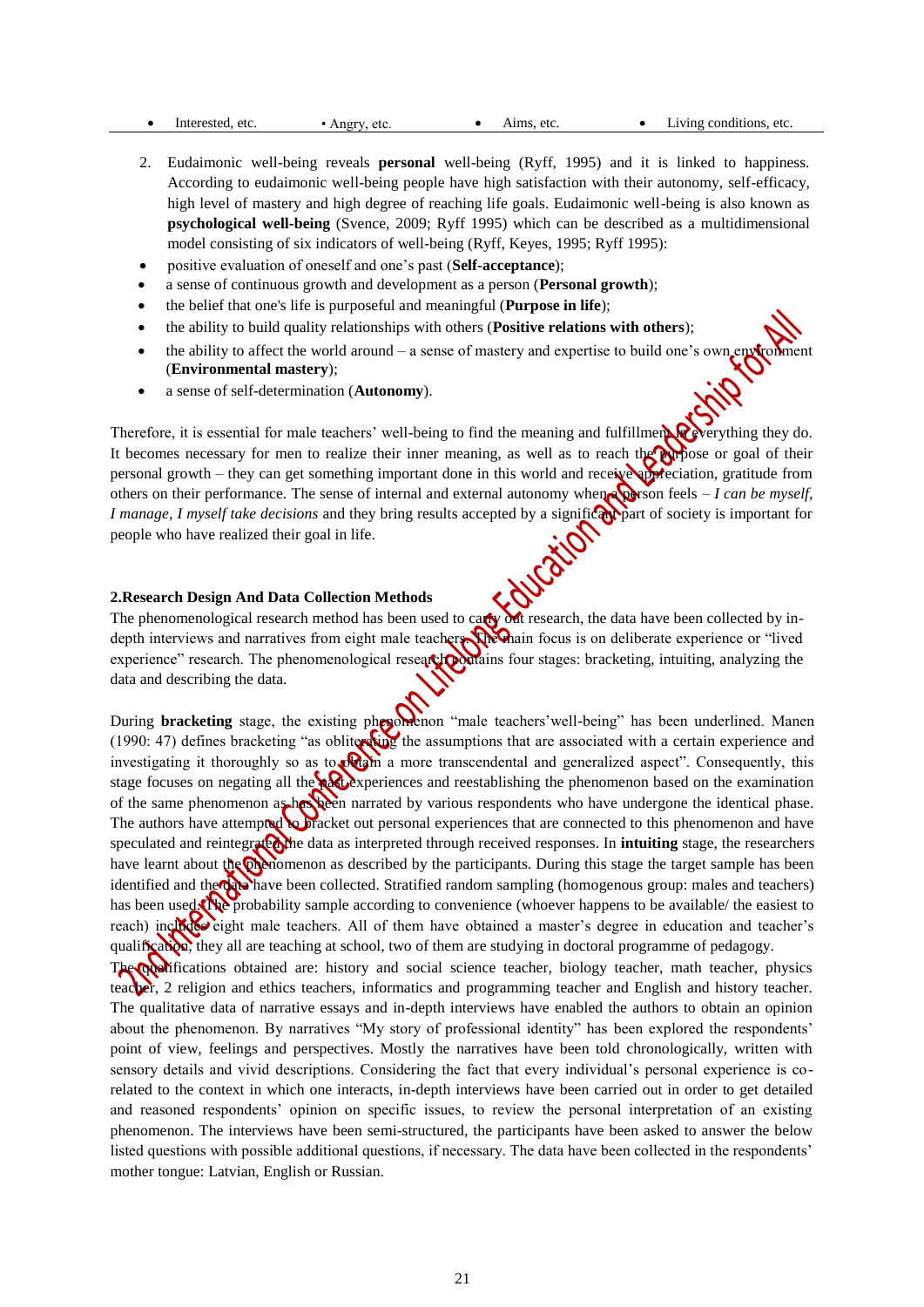1. Please tell me how you hava become what you are (a teacher).

2. What are your moments of happiness and satisfaction in teaching profession?

3. Can you recall any moments or situations of regret in teaching profession? What is the context in which they appear?

4. Is there a moment in your professional career which you could define as a moment of changes/ transformation? When and what changes took place? What caused them?

5. What have been the challenges in your professional activities, career? What traces have they left in you, have they changed you in any way?

6. Would you say you have the professional experience that is successful and the experience that is not successful? Tell me about them.

7. What moments in your professional experience and action, would you specify as the moments of wisdom? And why?

8. Do you think male teachers have any advantages at school? Have you experienced them in any way ourself? Concerning the third stage – **analyzing** Langdridge (2007: 21) recognizes it as "an important step in giving certain characteristic meaning to the experience in order to deduce few conclusions". During the analyzing stage the data have been categorized according to 6 positive psychological well-being factors: self-acceptence, positive relations, environmental mastery, personal growth, autonomy, purpose in life. In total 55 pages of interview transcripts and

38 pages of narratives have been approached "with an open mind, seeking what meaning and structures emerge" (Rossman and Rallis 1998:184). All eight respondents have been assigned the code from R 1 to R 8 to refer to them in the findings.

During the analysis several things have been taken into account:

1. Horizontalization – the equality of each response and every data  $\alpha$ ssential for the conceptualization of the underlying phenomenon. During a specific period of time, immediate experience holds true and should not be biased. As Spinelli (2005: 21) has clearly stated "no hierarchical assumptions should be contrived and the researcher must acknowledge each participant equally".

2. Delineating to review the collected data thoroughly the data have been first transcribed meticulously and explored comprehensively.

3. Clustering of the isolated data to extract the essence of the lived experiences within the holistic context. In the beginning, each respondent is analyzed separately on the basis of textural and structural responses, then translated for the purpose of the article. However, due  $\alpha$  translation there might have been possible cases of misinterpration. **Describing** stage of the research design **has involved** the interpretation of the consolidated data. Initially, at this stage, all the structural descriptions that are associated with every individual are synthesized in order to determine the psychological meaning and furthermore to describe invariable characteristics across the description. "Each structural description is then combined and is analyzed to produce a gross structural description. In innumerable cases, it is largely feasible to arrive at the generalized structural description" (Langdridge 2007: 90).

Nevertheless, the main focus of the study has been on seeing these aspects holistically – in the centre there is a male teacher with unique experience that is based on hedonic and eudaimonic aspects, thus the lived experiences of we being are seen through the view of both hedonic and eudaimonic theories. Therefore, wellbeing is examined to reveal a deeper understanding of this concept, collect unique data, and the result of the phenomenological research will possibly encourage other individuals to realize their well-being potential, as well as future studies in this field.

#### **3.Findings And Discussion**

As it already has been stated above, the data have been analysed based on **multidimensional model of psychological**  well-being (Ryff, 1995). Analyzing the well-being factor **"self-acceptance**" which means perceiving oneself and one's personality aspects, as well as one's good and bad virtues, in a positive way, it can be concluded that respondents show positive attitude towards themselves and their past; a sense of personal growth and the need for self-realization is evident. They are satisfied with their own character and do not want to be different. *"The characteristic feature in the situation of changes is optimism, which allowed me to become the person I am, making others feel that everything in my life is coming so easily and harmoniously, as if by itself"* (R 5). *"Everything that has happenned so far, it contributes to some internal affordability to go beyond the frames"*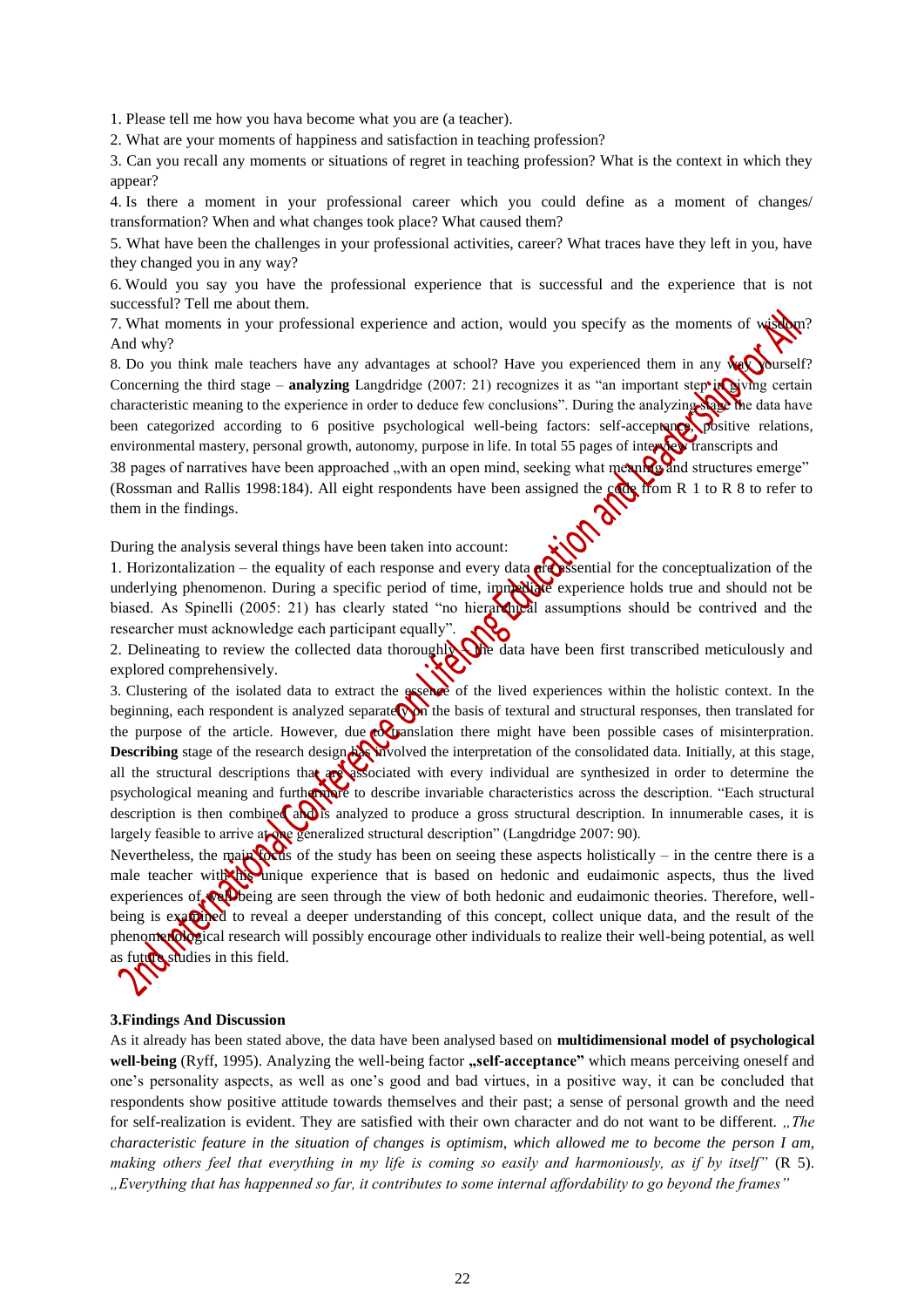## (R 2).

Positively assessed well-being factor "self-acceptance" indicates optimal maturity of personality and sense of self-acceptance. It can be said that respondents are proud of their life, and despite the various external circumstances they have been able to arrange their life so as to be satisfied with it. *"I had to work a lot and hard during my childhood, therefore I know that the success doesn't fall into your lap from the heaven – I have to work. It all constitutes my identity, attitude with which I go to work every day"* (R 5).

Whereas well-being factor **..personal growth**" is characterized by the continuous sense of development, openness to new experience, the realization of one's potential and behavioral improvement in a lifetime. This factor particularly dominates in respondents' answers and reveals their challenges, growth, ability to respond to and accept changes. *"Challenge – it is a test for yourself, either you can do it or you cannot"* (R 4). *"The challenges arise from the fact that a man is self-sufficient in some area and he wants to test himself somewhere else"* (R 4).

Respondents have got a sense for continuous development, a willingness to take more and more challenges, expanding their horizon and the need to discover their ability limits. "*To try something www, check myself ...* I *look at some people and it seems to me: well, if he can, why cannot I?"* (R 4).

The analysis of personal growth factor shows a dominant feature of all respondents – necessity/ need to test oneself in a number of areas (not only in pedagogy). They are open to new experience and need to try one's potential in the broader perspective. Challenges become important evidence of the growth and one's abilities.

*"Having decided to be a teacher or be an entrepreneur, a scientist, a national guard, you have accepted the challenge and it certainly changes your character"* (R 4).

Male teachers are willing to accept competition and test themselves in a competitive environment. It means that they do not exclude competition as mode of action, where they may develop themselves and improve their performance. *"Who wins"? I can be one of winners*, and worse.... the urge to check oneself whether you are *suitable for the labor market or not"* (R 4).

Male teachers accept situations where they can improvise, for example, to do spontaneous things during lessons. By the time and experience this improvisation gets stronger and more successful. "*I have noticed that I act outside that lesson plan and I can freely mivent task in a particular lesson" (R 2).* It can be said that personal growth is a significant factor present in the male teachers' well-being.

The factor of **"purpose in life"** confirms determination, a clear understanding of one's goal in life, a sense of direction and confidence in life. Respondents reveal their purpose of growth or goal – that they can still do something important in this world. Their position clearly reveals they do not want to be only teachers all their lives and work at school only. They have a desire to participate in some parallel activities. "*I stand by the idea that I would love to work at school*, but not the whole week, I would say for 2 days. The rest of the week I would devote to the occupation where I could *earn more,* work I could do even more [to provide for one's living]" (R 2).

*"Therefore we have a business, I am in business. I have got my own enterprise, I work. I am in science. I would not want to spend all my life in one workplace. It is a question of competitiveness. I have always asked this question to myself: what would happen if a teacher lost job now? What happens to him? Well, he is a good mathematician, physicist, historian. What will happen to him? Will he be able to survive in the labor market or not? He will not be able to survive …"* (R 4).

*"I have this feeling all the time for something new to do. I want to work in pedagogy, but I also feel that I need*  something else and more to do, something to look for, something connected with engineering [the respondent is a teacher of physics]*, it is all interesting ..."* (R 2).

The respondents possess faith, hope and confidence in life that everything will be fine. They demonstrate the sense of their life guidance. It becomes evident in question "what keeps you at school". "I am still at school and probably also *will be at school at least for a minimum load. I am held at school by two things: one is the professional activity because it is foolish to have invested so much money and time in it and to give it up. And the second that holds me*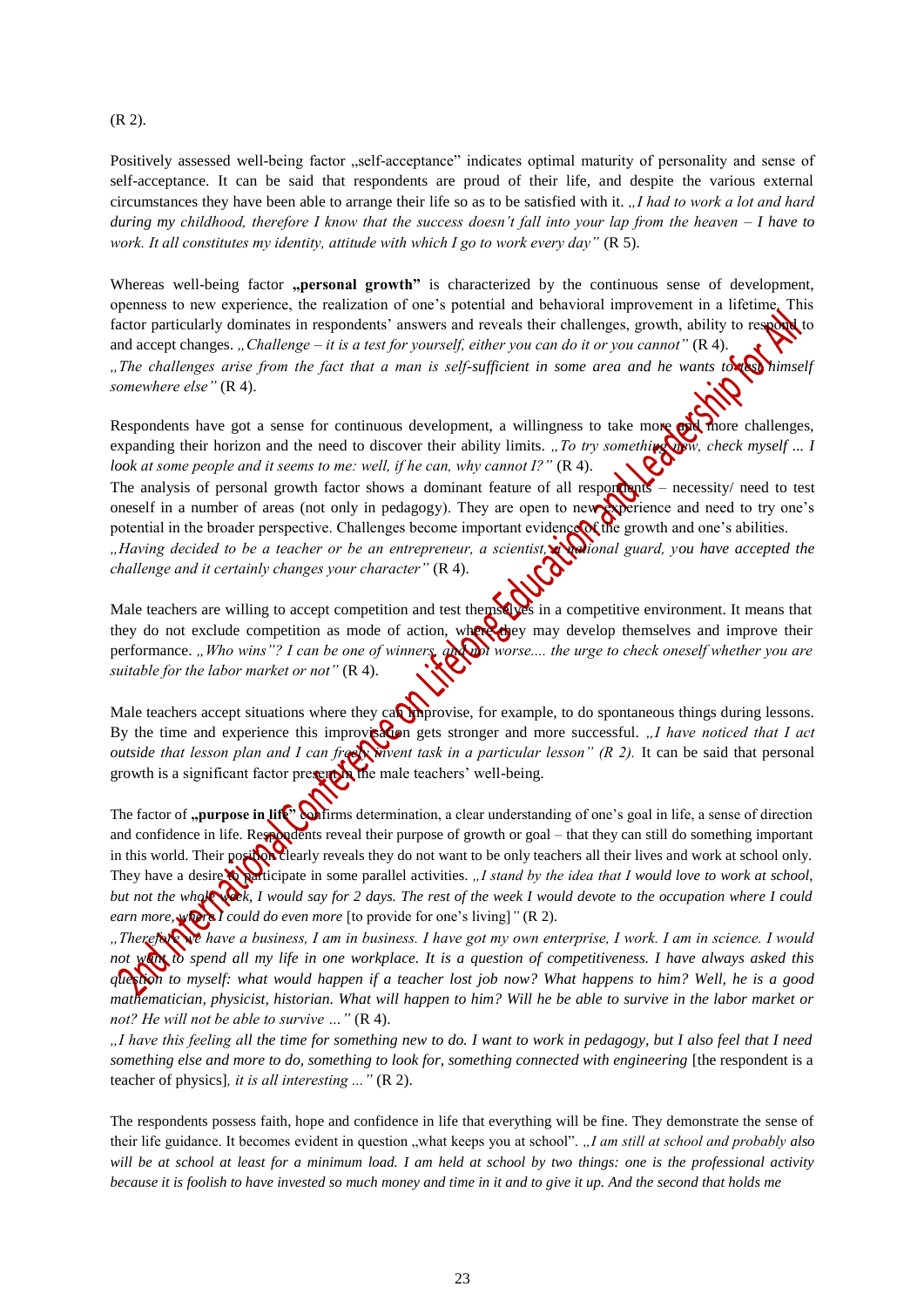*... I feel that children need me. I really feel that I am necessary ... you look at them and realize that you can offer children what they need"* (R 4).

*"I am not saying that it is good or bad, but it is clear that the teacher at all times has look to for the opportunities how not to be only a teacher, one has to look for some sort of options, professions to contribute to oneself in order to have a greater added value"* (R 2).

But at the same time, respondents also show the presence of routine what they consider as a disturbing factor. Teacher's work also brings boredom and inability to create a new behavior. *"I can withstand Mondays and Tuesdays, but on Wednesdays, Thursdays and Fridays I already feel burnout. To tell the truth, I do not want anything. For about 3 months in a row, then it is ok, then you have something new to learn, and then you get in the routine, and you start getting bored by all the work that you have done"* (R 2). The respondents see external causes and reasons in the routine and boredom, not the consequences of their actions and the lack of the  $\mathbb{R}^n$  of one's creative potential. To reduce routine respondents are more expecting assistance from outside, they do not see themselves as a routine reduction source.

Well-being factor **"positive relations**" is seen as an empathy, atracting relationship and giving support. It is an interest in and concern for the welfare of others. The analysis of this factor in respondents answers is detected as low and little expressed. Only two respondents (doctoral students) reveal a more toler**ant** vision on relations with other colleagues. They feel these relationships as self-enriching. "Others could have described me as a *contributing member of a team who will be happy to spend time with them"*  $(\mathbb{R})$ .

*"I have found that I have got a constant need to communicate with someone. After longer weekend I already lack school's continual hustle with dozens of people around, all of whom have something new to tell or ask"* (R 5).

It is admitted that due to interpersonal relationships, the respondent has learnt a new behavior that ensures the increase of his well-being. "The moment of wisdom – when you **we** learnt not to speak out what is on the tip of *the tongue ... I'm not doing it anymore because I understand that I am to some extent, directly or indirectly representing my working place"* (R 4). *representing my working place"* (R 4).

*"Often it is that I say everything is fine, but others get to suffer. This is the wisdom that has come to me ..."* (R 4). The evidence of some personal and professional maturity is also the fact that people can maintain positive relationships with others, even if opinions remain different, or they have to give up their positions. *"…you realize that other people are even true. Although they are not comfortable and pleasant"* (R 4).

However, on the whole respondents describe relationships in the workplace (at school) as competitive where each one is more concerned about own welfare, not others. "In reality, there is no cooperation, not only among *men, but simply among teachers*" (RA).

*"Cooperation, which we understand in a modern context, as some kind of think tanks, ... – there is no. There is no, absolutely not"* (R 2).

At the same time all **8 respondents** show close cooperation and positive mutual relationships with students. It is admitted that students are easier to come to an agreement with and they easier take on new challenges, new activities that are outside. the Standard and programmes. This proves male teachers' need to experience the challenge, the desire to change the posters and rules. Unable to realize these needs in cooperation with teachers they are looking for allies among suppose which are more open than colleagues. "There is no feeling that approaching them (the administration) with your problem, they will help you. Well, it is twice [at the end of April]

*I have spoken to head mistress during the year"* (R 2).

*"I have worked there for a year, but most of the teachers I do not know. Maybe I would recognize them passing by, but as to what their names are... mostly no"* (R 3).

*"And if you do not bother the administration yourself, no cooperation will happen"* (R 4).

*"Do your job, if there are any problems, you receive remark, then you make some amendments. It is all the cooperation"* (R 2).

Probably due to the lack of formal negotiation and communication among teachers, male teachers show pronounced need for a clearly defined and certain regulations, external rules. In case of no daily cooperation and communication, there is a need for clear rules of the game.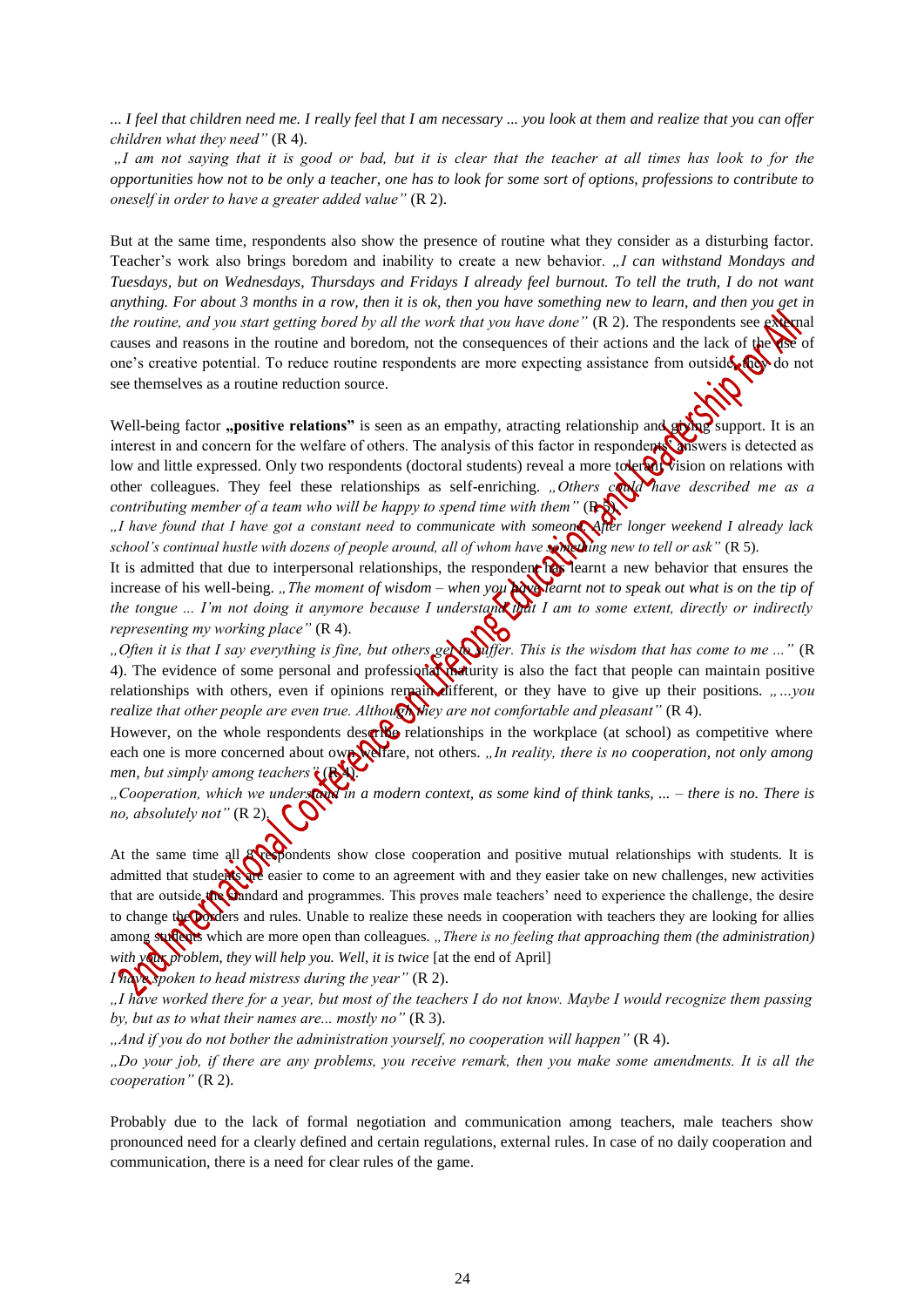Well-being factor **"autonomy**" is revealed in human judgments and independence, in the ability to resist public pressure and the ability to regulate their own behavior, as well as the ability to think and act in the selected direction. "My experience and my point of view have toughened me so far that - yes, I have got my own opinion. *I have got it, but it has not formed just because I like or dislike someone. This is my opinion ... if anyone thinks differently, please provide your arguments. But so far I have not heard any arguments against it"* (R 4).

*"Teacher's profession fully reflects me because I can express myself there, I am free..."* (R 4).

*"To tell the truth teacher is already independent in his performance, he has got ... guidelines, he observes them, but a way of performing …, it's interesting ..."* (R 4).

Male teachers show greater rigor in their conviction, individual autonomy, not expecting and without requiring support for friendly collegial relationships. For people who are aware of the meaning of life, autonomy is an important issue, in particular being aware that *I can do myself, I can manage it, I am good at it, I myself take decisions that give results*.

*"… and it is not always for better. Not always. I cannot say that everything that has happened to me, happened to better .... but the best thing about this all is that our wealth is our experience"* (R 4).

It is also recognized that directness characteristic to respondents has not always given positive results.

"*I am used to criticize tougher than maybe in the given situation it is required. Usually I immediately realize it, regret and apologize, but I have not yet developed the mechanism to hold tongue first*  $\mathbb{Q}$ .

"*Of course, maybe I am not enjoyable, I am not comfortable, and then at the end I hurt myself, as being consistent in one's conviction you do not have buddy relationships. You just what you are doing and you might have got more enemies than friends. I guess this is hard to avoid"* ( $\mathbb{R}$ ).

Well-being factor **"environmental mastery**" reveals how a man and his activities may affect the processes happening around, it is mastery and competence to effectively manage and use the environment, to control the complex flow of information. It particularly applies to those activities a person can manage and master. The

respondents demonstrate it through relationships with others and the need for clear rules of the game. "The discipline is at the highest level during my lessons. I keep my der and I have a strict order, especially in basic *school* ... then you see and feel that the students need  $\alpha$ 

Male teachers have a chance to speak from their positions. "I can easily talk about things, trying at the moment *in particular to explain the male perspective*  $\mathbb{R}$  *and it is my advantage*  $\mathbb{R}$  (R 4).

" *I feel some kind of order and rules at school, it is a real system. People in this system need to be able to read these rules, understand them"*  $(R\ 2)$ .

Respondents demonstrate low stype of belonging to a team of teachers and school. *"... finally there was an argument. They (the school) have their own policy ... Thus, it came that I had to go every week and explain why I assess students like that"* (R 3).

*"You are the small landlord of the class and that is it. And you do not feel you belong to the team, the whole school team"*  $(R \lambda)$ .  $\mathbb{R}$  recognized that there are situations which teacher is unable to change, and that causes some regret, sorrow and the sense of powerlessness. "Sad, if you have to take the role of the missing family *member for the child. Especially when a child grows up without a father and seeks to see the model of male's behavior* in *Male* teachers" (R 6).



When analyzing the data on male teachers' well-being, it can be said that it is essential for them to realize their potential and abilities, accept challenges and propose changes. Viewing this issue from the aspect of professional identity, they prefer career challenges, not routine and predictable work. As a result, the school may not become the only job to feel belonging to. The need for challenges, being in movement encourages male teachers to act more in other areas, not related to pedagogy. They prefer functioning in a number of areas that provide satisfaction for both spiritual growth and versatility and financial security. There is an urge to test oneself and provide for one's living, but it also does not mean that it would be a chaotic functioning. Respondents admit they know themselves, therefore they choose to realize themselves in the areas that they are good at and interested in. The financial aspect is not always decisive. Male teachers link it with their "personal growth" and the meaning of life. One more aspect that characterizes male teachers is directness and concreteness. *"A man is more pragmatic. Males will not cuddle children. They are not*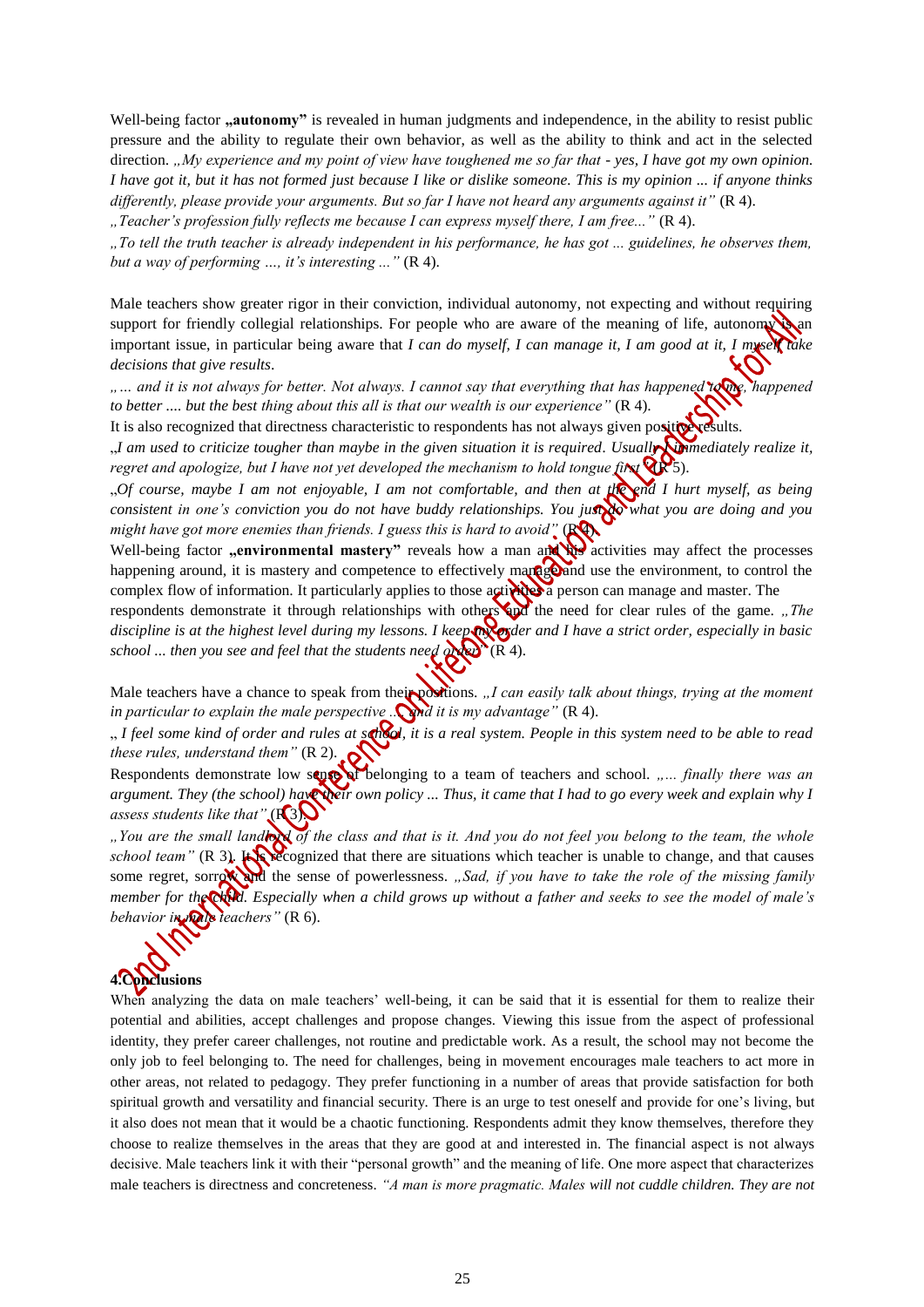*familiar with cuddling"* (R 4). However, as male respondents say being direct and straightforward, they sometimes get into trouble and that does not necessarily lead to a positive result.

*"Not knowing the situation and being direct, you can hurt another person ..."* (R 5). Concreteness is characteristic to clear school rules for them as teachers, and male teachers implement the same in their lessons: set the rules and require students to obey these rules. As acknowledged by the respondents, it creates the feeling of dignity and authority towards teachers. The importance of authority is acknowledged by respondents stating that it contributes

*"to transferring their own identity and learning about the unknown and invisible for themselves and recording new or forgotten knowledge to their experience"* (R 5).

Little expressed is male teachers' need for positive relationships with others (school colleagues). In positive peer relations, the information exchange contributes to the sense of belonging to a group, but without such relationships, there is no chance to get to know each other, no loyalty to the workplace develops. That could be the reason male teachers point to the need for clear external regulations, standards, allowing them to operate in an environment where they do not need to read the informal signals: "*speaking in a roundabout way", "through the flowers", "speaking indirectly, without calling a spade a spade"*.

However, there can be seen a contradiction – there is the need for clearly set and external rules, while same time the need for challenges and changes, as routine makes them bored. Thus, the question arise what strategies male teachers use to get out of this situation or find challenge at school. Referring to the nature of professional identity, which expects to explore and know oneself, it can be said the better the man kows himself, the easier it is to find solutions to his challenges. The more one knows oneself and listens to  $\mathbb{Q}_k$ 's inner voice, the better he is able to change his attitude to the surrounding world. This ability to accept and deal with challenges, to implement the changes, evolves and changes with the accumulated life experience. It is the unconscious "I" answer to the demands of reality.

What is more, irrelevant to the factors influencing male teachers' **Wellbeing**, to the question whether and how they have experienced the privilege of being a teacher at school all respondents clearly state they have felt this advantage. "*Yes, of course, of course. It's easy to be a man ... at school. You are treated a little bit differently ...*

*well, in any case, the attitude differs: ... "we do not touch vox the is in our "red book" (R 4).* 

"I assume that, yes ... I'm a man and I am employed and intitude without questioning. I understand that it is a kind *of advantage ..."* (R 2).

*"When I called for an interview, the first question – oh, since you are a man, then you have a preference..."* (R 3). "In education a man has got a preferente the majority of the heads of educational institutions, are still *sticking to the idea that male teacher raises the attractiveness of educational institution and indicates its*  competitiveness. I have personally expericed the advantage, male teachers are brought out and shown as an *achievement of the educational institution*" (R 7).

Thus, the well-being of male teachers in the professional identity context can be characterized by the following key words: directness, subjective challenges, discipline and order, authority, sense of belonging and sensitiveness towards the expectations of the society.

# **5.References**

- Beijaard, D., Meijer, P. C., Verloop, N. (2004). Reconsidering Research on Teachers' Professional Identity. // In: *Teaching and Teacher Education* 20, ICLON—Graduate School of Education, Leiden University, P.O. Box 9555, 2300 RB Leiden, The Netherlands, pp. 107–128.
- **D**., Scollon, C., & Lucas, R. (2003). The Evolving Concept of Subjective Well-Being: the Multifaceted Nature of Happiness. *Advances in Cell Aging and Gerontology*, Vol. 15, 187 – 219.
- Holmes, E. (2005). *Teacher Well-Being: Looking After Yourself and Your Career in the Classroom*. London: RoutledgeFalmer.
- Gerķe, S., (2016). *Studentu autonomijas attīstība Integrētajā kursā topošajiem franču valodas skolotājiem/ The Development of Students' Autonomy in the Integrated Course for Future French Teachers*. Riga LU: Maģistra darbs/ Master's Thesis.
- Iovine, F. (2015). The Male Identity in Professions in the Field of Education: a Qualitative Investigation. //In: *Procedia - Social and Behavioral Sciences* 174 (2015) 1966 – 1975. Elsevier Ltd. Available: [www.sciencedirect.com](http://www.sciencedirect.com/) doi: 10.1016/j.sbspro.2015.01.862
- Kahneman, D., Diener, E., Schwarz, N. (2003). *Well-Being: Foundations of Hedonic Psychology.* New York, Russell Sage Foundation.